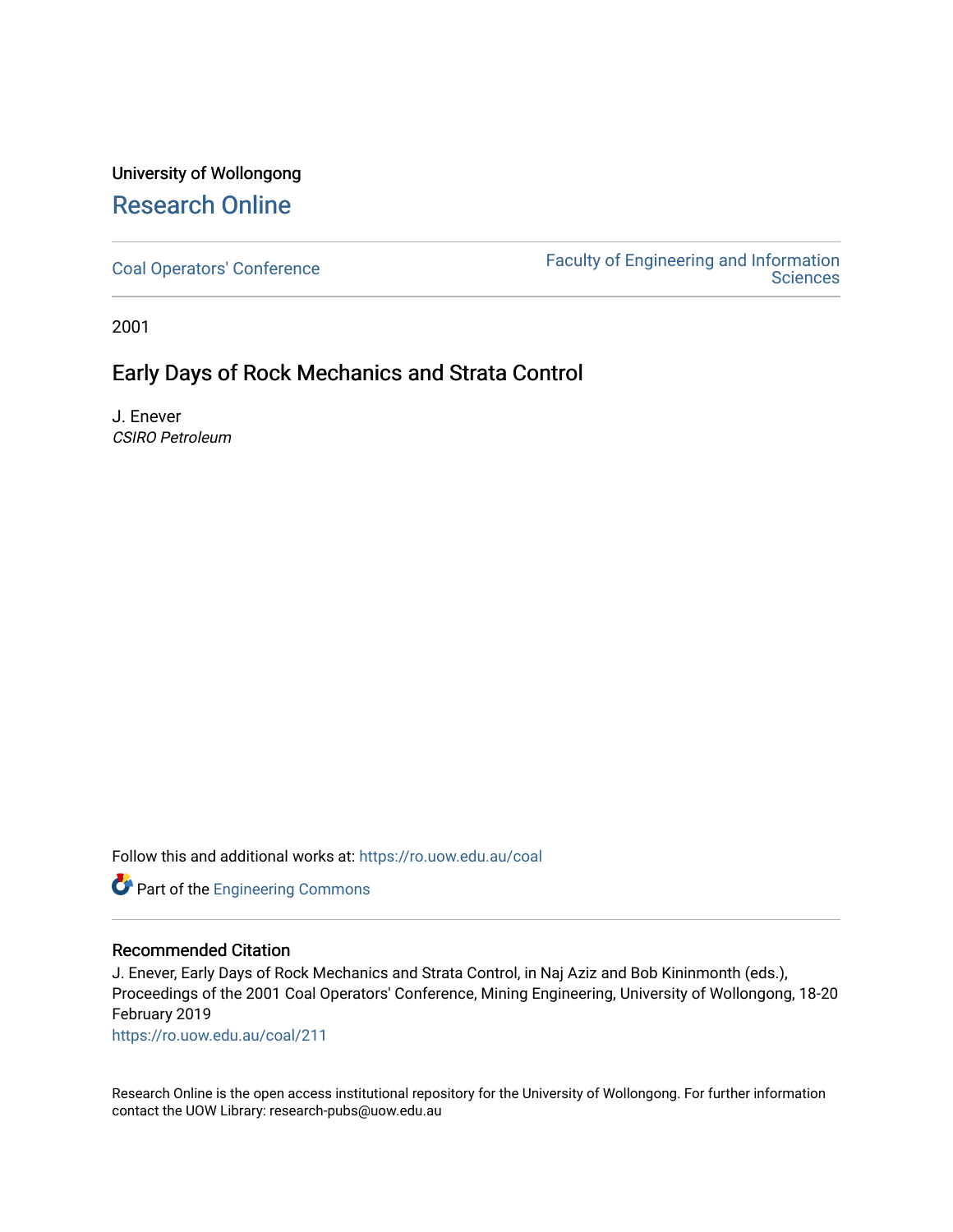# **EARLY DAYS OF ROCK MECHANICS AND STRATA CONTROL**

**BY JIM ENEVER**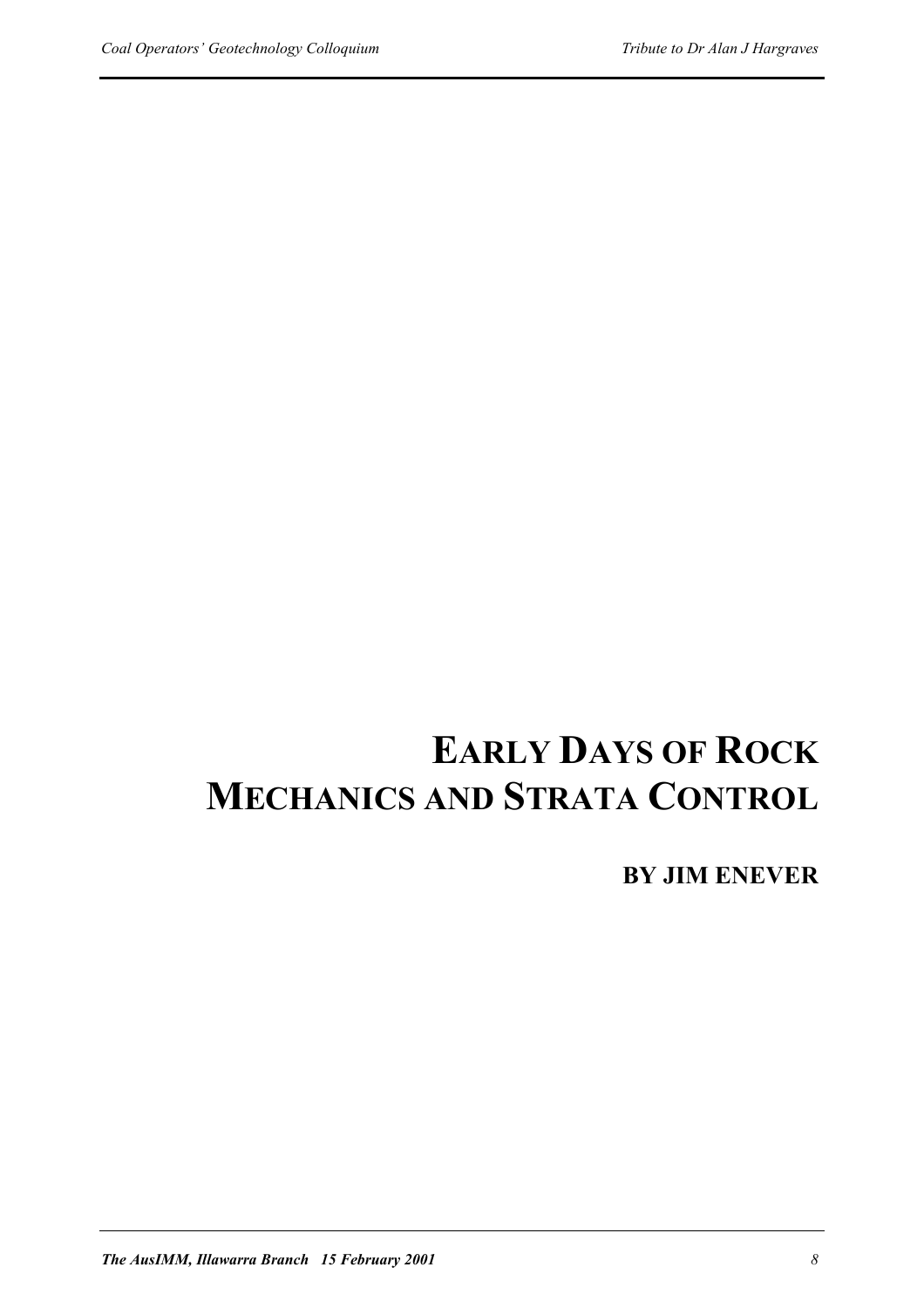## **EARLY DAYS OF ROCK MECHANICS AND STRATA CONTROL**

#### **Jim Enever**

Principle Scientist CSIRO Petroleum

ABSTRACT: BHP/AIS's Rock Mechanics and Strata Control (RM & SC) Group was formed in the late 1960's to address a range of issues then facing BHP/AIS's underground coal mining operations. Building on a local tradition of innovative rock mechanics and a global body of research targeted at sedimentary strata behaviour, RM & SC tackled a number of critical areas and made substantive contributions in all of these. Alan Hargraves, as the leader of the group, had a significant influence on all activities, as well as continuing personal research in the area of seam gas management. A direct line can be traced from the initiatives implemented by Alan at RM & SC and many of the modern advances in coal mine geomechanics.

#### **INTRODUCTION**

When BHP/AIS decided to set up a small research and technical advisory group in the late 1960's, it was Alan Hargraves who Con Martin (the then Superintendent of Collieries) prevailed on to head it up. Alan had already enjoyed a fruitful relationship with BHP/AIS in the area of outburst prediction/control and gas drainage. I had the privilege of joining this group in its infancy in 1970 soon after it was established. During my two years or so with RM & SC I was part of an expanding sphere of activities covering gas related problems, mining subsidence, roadway support, longwall mechanics, chain pillar design, slope stability and the underlying basic rock mechanics. What follows is a personal recollection of my time at RM & SC and the impact of RM & SC on subsequent developments.

#### **ROCK MECHANICS AT THE END OF THE 1960's**

By the end of the 1960's rock mechanics had been around as an identifiable discipline for about 15 years. Much of the early developmental effort for the discipline had occurred in Australia, notably through the agency of the Snowy Mountains Scheme and the efforts of the Hydro Electric Commission in Tasmania. Australia's major metalliferous mining operations had formed separate rock mechanics groups.

Globally, rock mechanics as applied to the underground coal mining industry had made notable steps through the efforts of groups such as the United States Bureau of Mines, UK National Coal Board, the Bergbau Forschung in Germany, the Chamber of Mines in South Africa and the various research institutes of the Eastern European Block. Important work was also being conducted at various universities. Collectively, these efforts had raised the level of understanding of the mechanics of sedimentary strata behaviour to a point where solutions could be conceived to a range of problems then facing the coal mining industry.

In Australia, ACIRL had come into existence in the 1960's to apply this learning to the Australian black coal industry on a broad front. Outside of ACIRL, focussed research efforts were going on at a number of universities. To BHP/AIS the moment appeared ripe for the formation of a small group who could build on this background to address a range of problems facing BHP/AIS's operations.

#### **THE AUSTRALIAN COAL INDUSTRY AT THE END OF THE 1960's**

By the end of the 1960's, continuous mining was widely in use throughout Australia, with associated issues of compatible roadway roof support practice. The instance of secondary extraction had increased to a point were problems were being encountered with the impact of mining subsidence on surface structures and other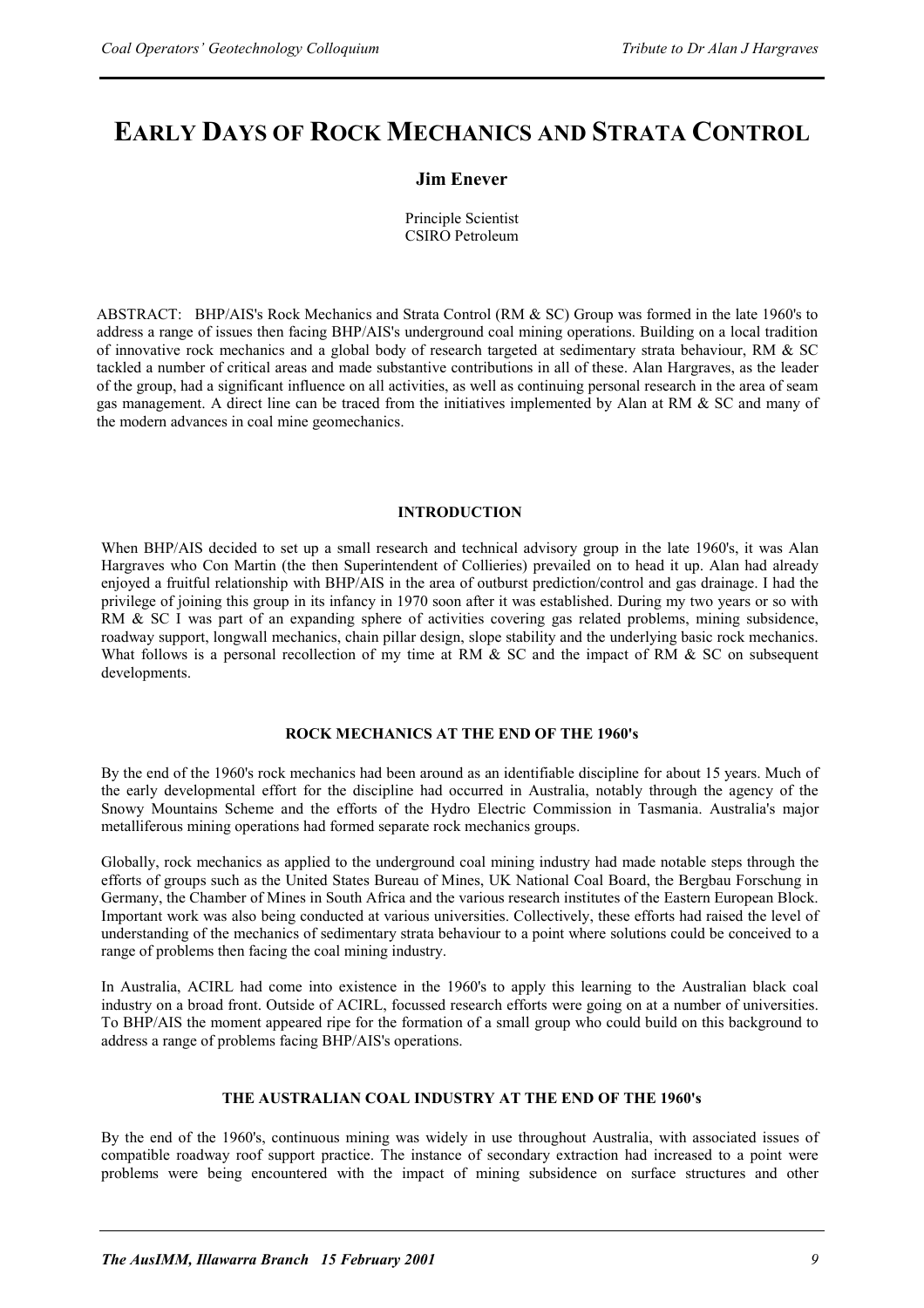infrastructure. Longwall and shortwall operations were increasing in frequency, with the pressing need for a better understanding of the mechanics of caving and design approaches for face supports for Australia's relatively strong (compared to Europe) and highly stressed roof sequences. Design of optimum coal pillar dimensions was an ongoing issue, particularly in conjunction with longwall and shortwall operations, in an attempt to maximise recovery. With the increase in coal production rates through the 1960's, problems associated with the management of seam gas became more and more critical. Spontaneous outbursts were sufficiently frequent to pose a real hazard, while increased rates of gas emission into workings was taxing contemporary ventilation practice.

By 1970, all of these issues had become significant for BHP/AIS's underground operations. At the same time, the impending expansion of surface coal mining suggested the need for an attack on potential problems of slope stability. This then was the scene facing the fledgling Rock Mechanics & Strata Control group when I started work there as a new graduate in 1970.

#### **ROCK MECHANICS AND STRATA CONTROL**

#### **General Structure**

During my time at RM & SC, the group was broadly structured to address the specific issues outlined above. To support these focussed efforts, a capability was developed in the areas of instrumentation and numerical modelling.

#### **Roadway Roof Support**

Work in this area concentrated primarily on the introduction of resin roof bolting to routine practice. At the time, resin bolting was a new technology requiring fostering and the establishment of basic operating criteria. Much of the effort went into pull-out testing of different resin/bolt/installation procedure combinations to determine yield and ultimate load capability. A wide range of combinations was investigated to establish suitability for a range of roof conditions and mining practice. Monitoring of roadway convergence and roof strata deformation was used as a measure of the success or otherwise of different patterns of bolting and bolt lengths. The outcome of this work program was the establishment of an empirically based set of guidelines for the use of resin bolts.

#### **Subsidence**

At the time of my arrival at RM  $\&$  SC, an intensive program of subsidence monitoring had been instigated over areas of total extraction on the NSW north and south coasts. This program was continued and expanded during my time at RM & SC to produce a substantial database allowing the nature of subsidence in Australia's stronger/stiffer (compared to other countries) strata environment to be investigated. Survey results were converted to vertical and horizontal strains and related to parameters such as depth of cover and extraction width. This information was compared with similar data from other countries (notably the UK and US) to establish similarities and differences, and thereby the applicability of design procedures based on these overseas databases to Australian conditions.

#### **Mechanics of Caving**

Early attempts at mechanised longwall mining in Australia used equipment based essentially on UK practice. This equipment was found generally to be inadequate for Australian conditions. Design of powered support systems in the UK and other European countries, was, at the time, based on an understanding of caving mechanics developed from observations made in the relatively soft, "freely" caving, environments of these countries. Under these conditions, caving tends to occur regularly as extraction advances and the bulking behaviour of the caved material ensures that most of the load is carried through the goaf rather than via the face supports. The stiffer/stronger roof sediments typical of Australian coal basins tend, however, to cantilever out behind the face line, caving periodically and with a lower bulking factor, with commensurate higher loads on face supports. This style of behaviour was beginning to be appreciated at the time I joined RM & SC. The need for an appropriate means of selecting face support capacity for the new generation of longwalls then coming on stream, as well as the innovative shortwalls being pioneered by BHP/AIS at the time, dictated the need for an improved understanding of caving mechanics.

A program of face load monitoring and associated strata deflection monitoring was insigated to explore the relationship between strata behaviour and face support loading. This was complimented by detailed observations of the nature of the caving process occurring in the goaf. Information like this eventually provided a basis for the rational selection of support capacity for Australian conditions.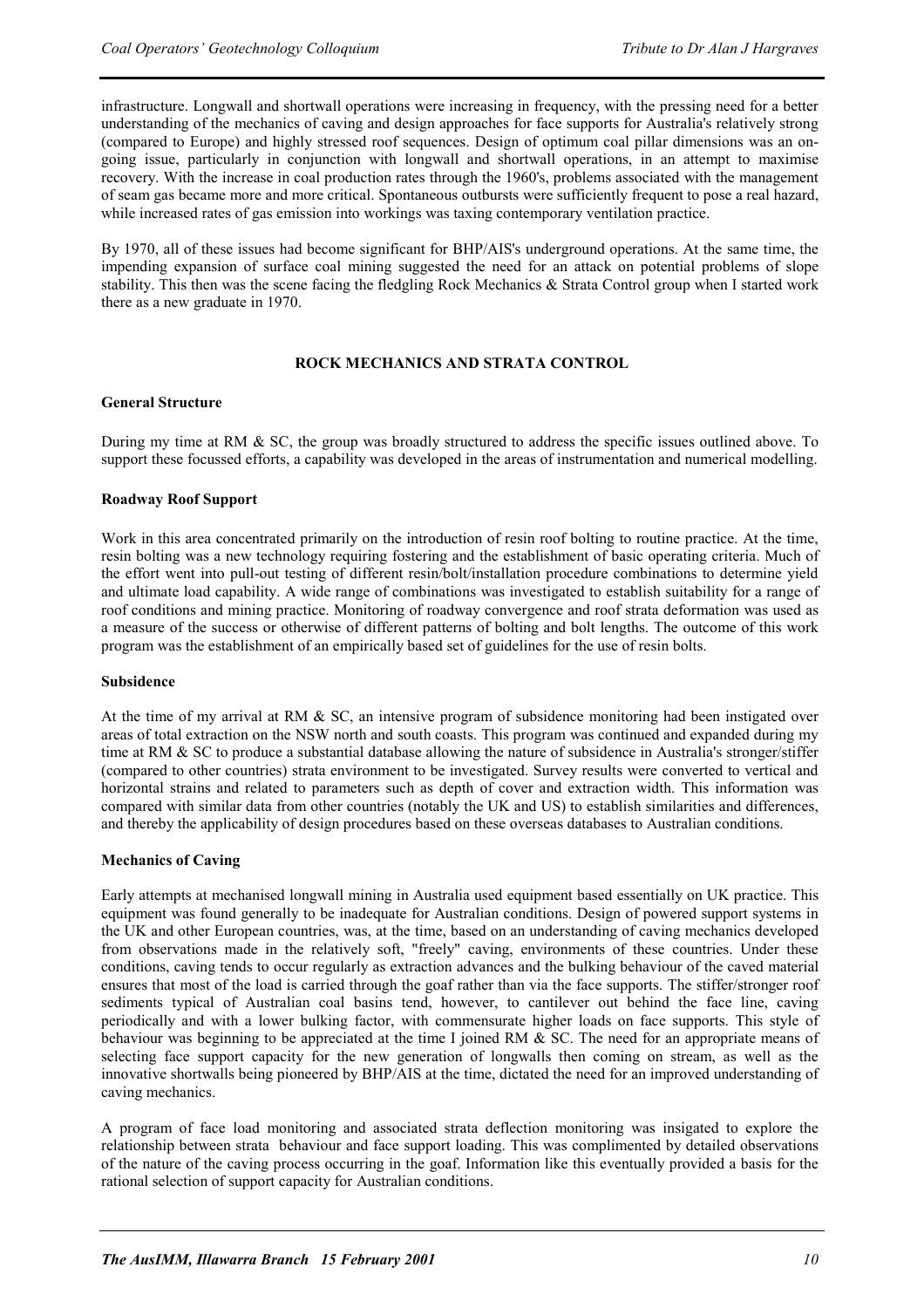#### **Chain Pillar Performance**

To investigate the loading regimes on longwall chain pillars, a program of stress monitoring was instigated to study the magnitude and spatial distribution of the vertical load patterns occurring in chain pillars as the extraction line approached and passed. The aim of this work was to develop a means of optimising the size of chain pillars to meet the potentially conflicting needs of short term roadway protection and long term yielding to ensure that goaf loading remains as uniform as possible to avoid adverse stress abutments being developed.

A simple hydraulic cell was developed in-house to facilitate this monitoring. A large number of these were installed in a variety of geometric configurations and the behaviour of chain pillars tracked in time and space. Information of this type was important in the ultimate development of an approach for chain pillar design.

#### **Seam Gas Management**

The pioneering work undertaken by Alan on seam gas emission prediction and the prediction of outburst potential was incorporated into the activities of RM & SC from its inception. The Hargraves Emission Meter continued to be deployed widely and experience built up from its use in a variety of environments. In my time at RM & SC, innovative work was undertaken in longhole in seam drilling for pre-drainage, and surface holes for goaf drainage. A more complete account of Alan's contributions to seam gas management practice in Australia will be covered elsewhere in this colloquium.

#### **Slope Stability**

At the time of my stay with RM & SC, slope stability had not become the major issue that it became later on as the importance of surface mining increased. Initial aspects focussed on the major role of engineering geology in rock slope stability, through the pursuance of a number of case studies.

#### **Numerical Modelling and Instrumentation**

In the early 1970's the Finite Element Method (FEM) of Stress Analysis had been around for a number of years, although its application to problems in geomechanics was still relatively new. Up to that time, "modelling" in the coal mining context had generally meant either the application of some form of analogous analytical solution, or the use of a physical model. The advantages offered by numerical stress analysis had become obvious to those involved in the area. With this in mind, a program was instigated at RM & SC to introduce the FEM method. This involved a combination of refinement of existing packages and development of original software

A range of instrumentation was developed during my time at RM & SC to compliment the various efforts outlined above. Of note were remote convergence meters and pillar load monitoring cells. Major effort was devoted to the development of a capability for *insitu* stress measurement, both from underground and from the surface. In the underground context, the overcoring technique was employed in conjunction with a soft inclusion strain measurement cell. From the surface, emphasis was placed on the use of the anelastic strain recovery (ASR) technique.

#### **The Impact of Alan Hargraves**

Apart from his personal contribution in the area of seam gas management, Alan was a major influence in all the areas outlined above. His vision and success in selecting appropriate personnel opened the way for the evolution of the integrated effort that became RM & SC. Alan's insight contributed significantly at various times to the progress of efforts in all areas

#### **SUBSEQUENT YEARS**

During my on-going association with the Australian coal industry in the thirty or so years since my departure from RM & SC, I have witnessed the growth of coal mining geomechanics into a mature branch of engineering with a high level of acceptance by the industry. It is interesting to reflect on how the initiatives instigated by Alan at RM & SC, have progressed over the intervening years:

• the development of highly effective roadway support systems, tailored to specific situations and based on a sound understanding of the mechanics involved, and an ability to design support arrays objectively;